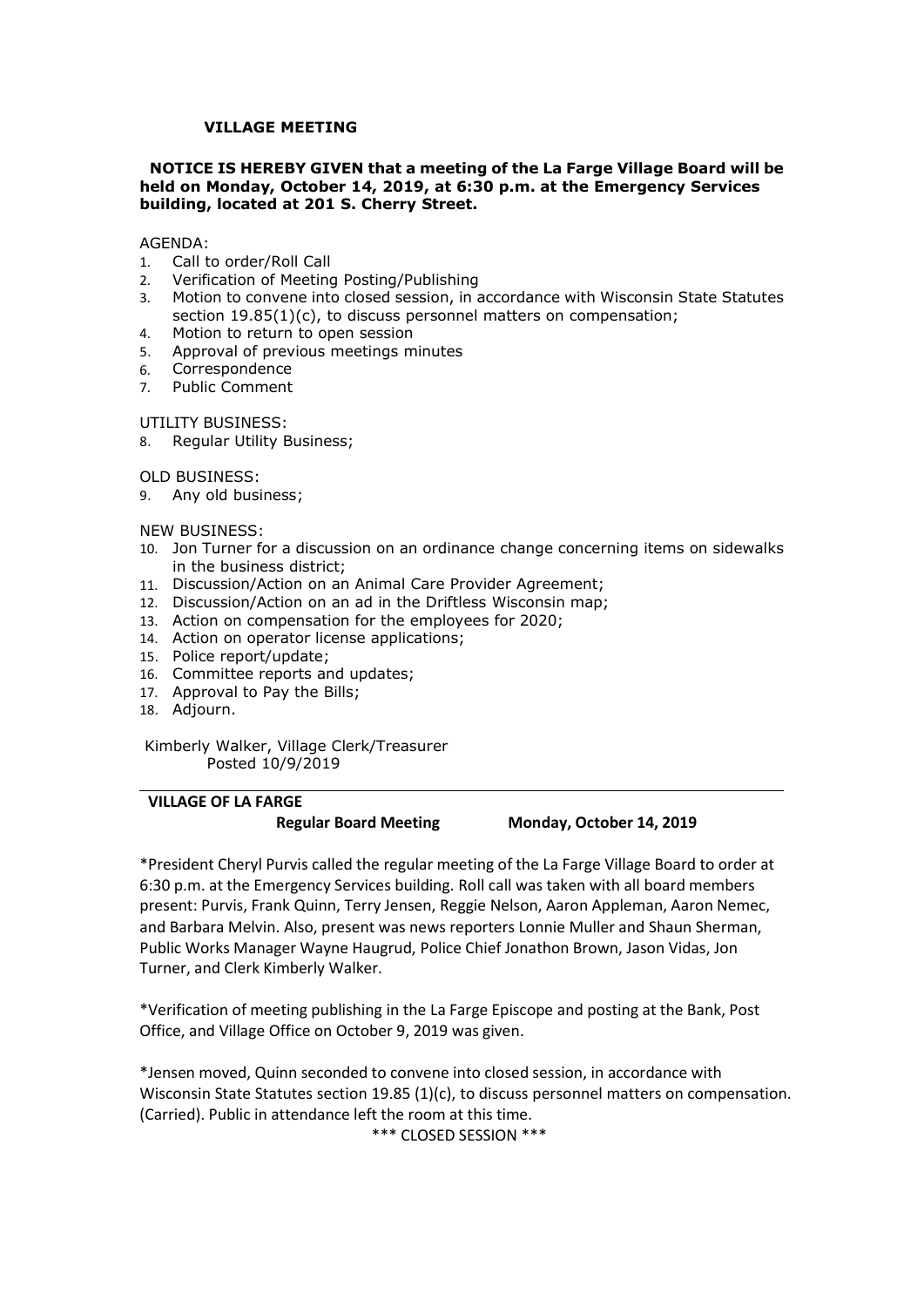returned.

\*Jensen moved, Appleman seconded to return to open session. (Carried). The public \*Jensen moved, Appleman seconded to return to open session. (Carried). The public<br>\*Quinn moved, Jensen seconded to approve the previous meetings minutes: (9-6-19/ESB<br>committee meeting; 9-6-19/Finance & Personnel committee external moved, Appleman seconded to return to open session. (Carried). The public<br>
returned.<br>
\*Quinn moved, Jensen seconded to approve the previous meetings minutes: (9-6-19/ESB<br>
committee meeting; 9-6-19/Finance & Person <sup>\*</sup>Jensen moved, Appleman seconded to return to open session. (Carried). The public<br>returned.<br><sup>\*</sup>Quinn moved, Jensen seconded to approve the previous meetings minutes: (9-6-19/ESB<br>committee meeting; 9-6-19/Finance & Person \*Jensen moved, Appleman seconded to return to open session. (Carried). The public<br>returned.<br>\*Quinn moved, Jensen seconded to approve the previous meetings minutes: (9-6-19/ESB<br>committee meeting; 9-6-19/Finance & Personnel \*Jensen moved, Appleman seconded to return to open session. (Carried). The public<br>
\*Cuinn moved, Jensen seconded to approve the previous meetings minutes: (9-6-19/ESB<br>
\*Committee meeting: 9-6-19/Finance & Personnel committ "lensen moved, Appleman seconded to return to open session. (Carried). The public<br>returned.<br>"Quinn moved, Jensen seconded to approve the previous meetings minutes: (9-6-19/ESB<br>mentitree meeting: 9-6-19/Finance & Personnel \*Jensen moved, Appleman seconded to return to open session. (Carried). The public<br>
returned.<br>
\*Quinn moved, Jensen seconded to approve the previous meetings minutes: (9-6-19/ESB<br>
committee meeting; 9-5-19/Finance & Personn

\*Jensen moved, Appleman seconded to return to open session. (Carried). The public<br>
\*Quinn moved, Jensen seconded to approve the previous meetings minutes: (9-6-19/ESB<br>
committee meeting; 9-5-19/Finance & Personnel committe "Jensen moved, Appleman seconded to return to open session. (Carried). The public<br>returned.<br>"Quinn moved, Jensen seconded to approve the previous meetings minutes: (9-6-19/ESB<br>committee meeting; 9-6-19/Fiance & Personnel c "Jensen moved, Appleman seconded to return to open session. (Carried). The public<br>returned.<br>"Quinn moved, lensen seconded to approve the previous meetings minutes: (9-6-19/ESB<br>committee meeting: 9-5-19/Finance & Personnel "Jensen moved, Appleman seconded to return to open session. (Carried). The public<br>returned.<br>"Quinn moved, Jensen seconded to approve the previous meetings minutes: (9-6-19/ESB<br>meeting: 9-23-19/Medical committee meeting. 9-\*Jensen moved, Appleman seconded to return to open session. (Carried). The public<br>returned.<br>\*Quinn moved, Jensen seconded to approve the previous meetings minutes: (9-6-19/ESB<br>committee meeting: 9-6-19/Finance & Personnel \*lensen moved, Appleman seconded to return to open session. (Carried). The public<br>\*Quinn moved, lensen seconded to approve the previous meetings minutes: (9-6-19/ESB<br>\*Cuinn moved, lensen seconded to approve the previous me "Jensen moved, Appleman seconded to return to open session. (Carried). The public<br>returned.<br>"Quinn moved, lensen seconded to approve the previous meetings minutes: (9-6-19/E8B<br>committee meeting; 9-6-19/Finance & Personnel "Jensen moved, Appleman seconded to return to open session. (Carried). The public<br>"cuinn moved, lensen seconded to approve the previous meetings minutes: (9-6-19/ESB<br>Committee meeting: 9-6-19/Finance & Personnel committee returned.<br>
"Cumin moved, Jensen seconded to approve the previous meetings minutes: (9-6-19/ESB<br>
committee meeting: 9-23-19/Finance & Personnel committee meeting: 9-9-19/Regular board<br>
meeting: 9-23-19/Medical committee mee "Quinn moved, lensen seconded to approve the previous meetings minutes: (9-6-19/ESB<br>committee meeting: 9-5-19/Finance & Personnel committee meeting. 9-9-19/Regular board<br>meeting: 9-23-19/Medical committee meeting. 9-26-19/ \* Quinn moved, Jensen seconded to approve the previous meetings minutes: (9-6-19/Fisance & Personnel committee meeting; 9-9-19/Fisance & Personnel committee meeting; 9-3-19/Regular board meeting; 9-3-19/Regular board meet committee meeting: 9-5-19/Hanace & Personnel committee meeting; 9-9-19/Regular board<br>meeting: 9-23-19/Medical committee meeting, 9-26-19/Finance & Personnel committee<br>meeting: and 9-30-19/Regular Library Board meeting). (C meeting; 9-23-19/Medical committee meeting, 9-26-19/Finance & Personnel committee<br>meeting; and 9-30-19/Regular Library Board meeting). (Carried).<br>"Correspondence: The board's invited to a public "Stories from the Flood" ce attending. \*Correspondence: Ihe board's mutled to a public "Sicruss from the Flood" eclebration of<br>community resilience on Thursday, November 7, from 6 to 8:30 p.m. at the Kickapoo Valley<br>Reserve Visitoss Center.<br>\*Public Comments: Ja community resistince on a flood plain management. They is the getting us a community resisted on the people very friendly, helpful, and has come to love this community. Like to see two flood the people very friendly, helpf resurve Visions Center.<br>
\*Public Comments: Jason Vidas, 213 N. Bird Street, was present. He's lived here 13 years and<br>
that for the people very friendly, helpful, and has come to love this community. Like to see<br>
it contin \*Public Comments: Jason Vidas, 213 N. Bird Street, was present. He's lived here 13 years and<br>has fooud the people very friendly, helpful, and has come to love this community. Like to see<br>it continue to be a vital place to has found the people very friendly, helpful, and has come to love this community. Like to see<br>The continue to be a vital place to attract tourists, travelers, and transplants and we need our<br>economy to remain strong to sup It continue to be a vital place to attract tourists, travelers, and transplants and we need our<br>to contomy to remain strop to support local jobs and keep la Farge a great place to live. With<br>this goal in mind, the reason h economy to remain strong to support local jobs and keep La Farge a great place to live. With the goal in mind, the reason he's taking is for the town to re-think or use of social nedia to some extent. People look for safe this goal in mind, the reason he's talking is for the town to re-think our use of social media to some extent. People look for safe and friendly places, with plently of serives. What people see on-line, makes impressions o some extent. People look for safe and friendly places, with plently of services. What people<br>some extent. People look for safe and friendly places, with plently of services. What people<br>see on-line, makes impressions on th see on-line, makes impressions on them. He really appreciates the social posts from Chief<br>Brown and the job he and the board does. His main concern was the recent Homecoming<br>posts, and it being picked up by the public news Brown and the job he and the board does. His main concern was the recent Homecoming<br>posts, and it being picked up by the public news. He didn't like seeing the negative<br>posts/mpacts on La Farge. Just felt this was a disser posts, and it being picked up by the public news. He didn't like seeing the negative posts/mpacts on La Farge. Uust fell this was a disservice that reflected poorly on us. Poot posts/mpacts on La Farge. Uust fell this was

posts/impacts on La Farge. Just felt this was a disservice that reflected poorly on us. Post postive things. Chery large the the responsibility for the posts. Chief Brown had positive things. Chery larged she would take th positive things. Cheryl said she would take the responsibility for the posts. Chief Brown had<br>positive things. Cheryl said she would take the responsibility for the posts. Chief Brown had<br>enople pressuring him for a statem people pressuring him for a statement. The intention was to promote safety 4 our children.<br>All agreed we need to be more aware of what's on Facebook. Jason was thanked for<br>attending.<br>"Utility Business: On September 16, PWM All agreed we need to be more aware of what's on Facebook. Jason was thanked for<br>attending.<br>The distinguise of the more aware of what's on Facebook. Jason was thanked for<br>attending.<br>The distinguise of the solution of the f

\*\*Lullity Business: On September 16, PWM Haugrud and Clerk Walker met with the DNR on a<br>\*\*Lullity Businessist visit for flood plain management. They reviewed records from 2012, on<br>any activity that happened in the floodpla \*Utility Business: On September 16, PWM Haugrud and Clerk Walker met with the DNR on a<br>community assist visit for flood plain management. They reviewed erecords from 2012, on<br>any activity that happened in the floodplain. community assist visit for flood plain management. They reviewed records from 2012, on<br>any activity that happened in the floodplain. They want to see what happened after the<br>2018 flood, what we've let happened, and what ha any activity that happened in the floodplain. They want to see what happened after the may activity that happened in the floodplain. They want to see what happened after the wew the results. "So cold what we've let happene 2018 flood, what we've let laappened, and what hasn't. They'll be getting us a review on how we've done, and Way will let every one and what hasn't. They'll be getting us a review on how we've done, and Way will let every replacement of this underground fault, the fourth of this underground wiring. We we ve done, and Wayne will let everyone know the results. The and the DNR. This was to help get some ideas of what this entails after a flood \*\*On October 9<sup>n</sup>, Wayne attended a Substantial Damage seminar that was put on by FEMA<br>\*\*On October 9<sup>n</sup>, Wayne attended a Substantial Damage seminar that was put on by FEMA<br>and the DNR. This was to help get some ideas of and the DNR. This was to help get some ideas of what this entials after a flood, tornado, etc.<br>\*\*The drinking water polyphosphate has been set up and the first round of testing is olone.<br>The lead and copper came back good.